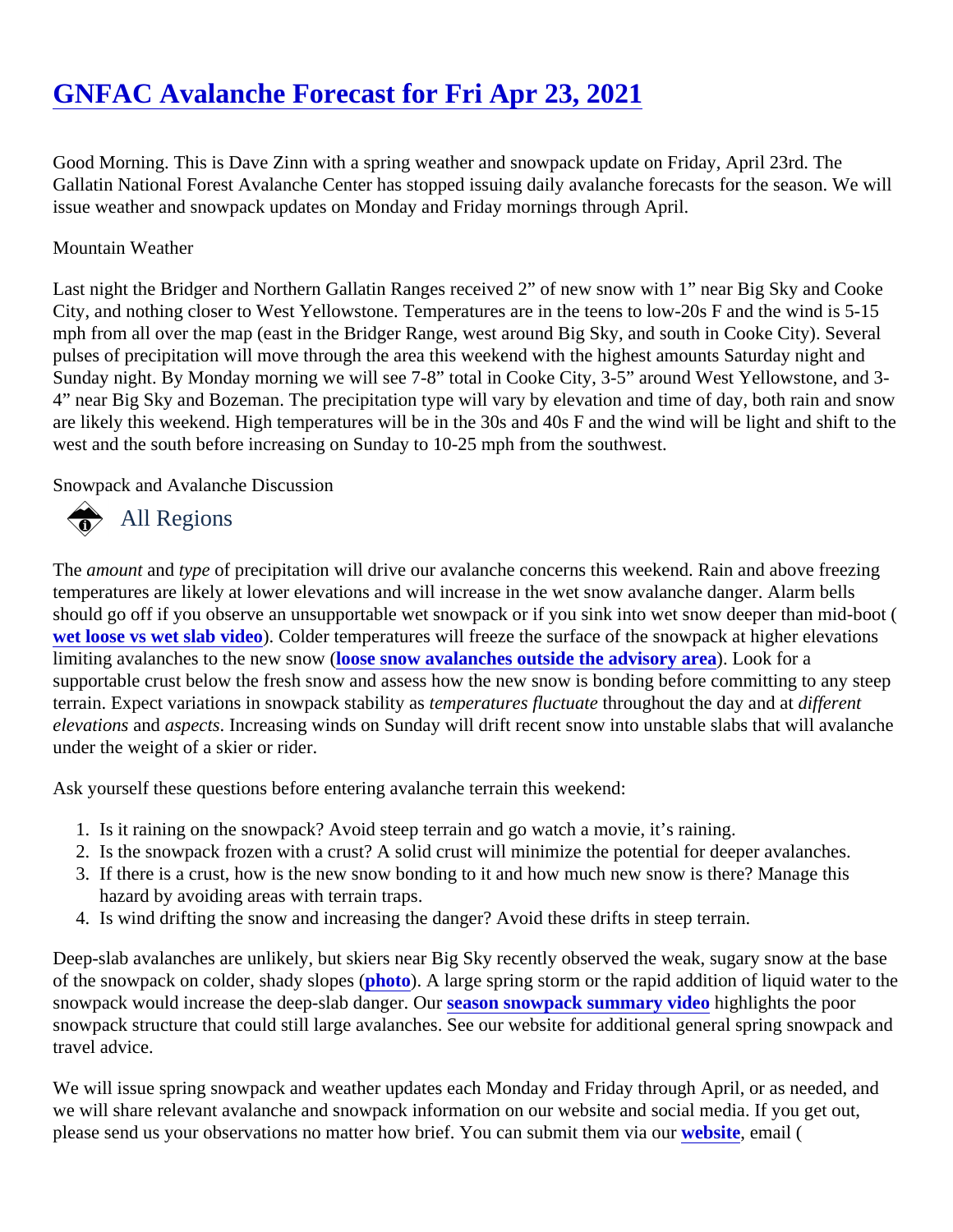### Announcements, Avalanche Education and Events

Bridger Bowl is closed, and backcountry conditions existeo). There is no avalanche mitigation or ski patrol rescue. Please stay clear of work areas, snowmobiles, chair lifts and other equipment.

See oureducation calendarfor an up-to-date list of all local classes.

## GENERAL SPRING SNOWPACK AND TRAVEL ADVICE

Spring weather can be highly variable and create a mix of avalanche problems. Snow conditions land and stated change drastically from day to day or hour to hour. Anticipate rapid change and plan accordingly. Abundant snowfall over the winter with more spring snow to come makes avalanches possible into summer.

#### NEW SNOW AND WIND LOADED SLOPES

Spring storms are notorious for depositing heavy amounts of snow in the mountains. Even with a deep and generally stable snowpack throughout the advisory area, heavy and rapid loads of new snow will decrease [stability.](https://www.mtavalanche.com/taxonomy/term/309) The main problems to look out for are avalanches breaking within the new snow, wind slabs, and loo snow avalanches. The likelihood of triggering an avalanche spikes during and immediately after snowstorms. New snow instabilities tend to stabilize quickly, but it's a good idea to give fresh snow a day to adjust before hitting big terrain. New snow instabilities can be challenging to assess, and spring storms bond to old snow differently across aspects and elevations. Conservative terrain selection is essential during and immediately following storms. Avoid wind-loaded slopes and slopes steeper than 35 degrees for 24-48 hours after new sn and wind.

New snow can quickly change from dry to wet on a spring day stability can decrease rapidly with above freezing temperatures or brief sunshine. New snow may bond well early in the morning and then deasily later. Wet loose slides are likely during the first above freezing temperatures or sunshine immediately after a storm. Anticipate changes in snow ability as you change spector elevation and over the course of the day. An early start is always an advantage. Be ready to change plans or move to safer terrain at the first signs of decreasing tability.

#### WET SNOW AVALANCHES

Spring and wet snow avalanches go hand-in-hand. Above freezing temperatures, rain, and/or intense sunshir cause the snow to become wet and weak and make wet avalanche[s easy](https://www.mtavalanche.com/taxonomy/term/319) to release naturally. Conditions tend to become most unstable when temperatures stay above freezing for multiple days and night a row. Avoid steep terrain, and be aware of the potential for natural wet avalanches in steep terrain above you you see:

- Heavy rain,
- Above freezing temperatures for more than 24 hours,
- Natural wet avalanches,
- Rollerballs or pinwheels indicating a moist or wet snow surface,
- Or if you sink to your boot top in wet snow.